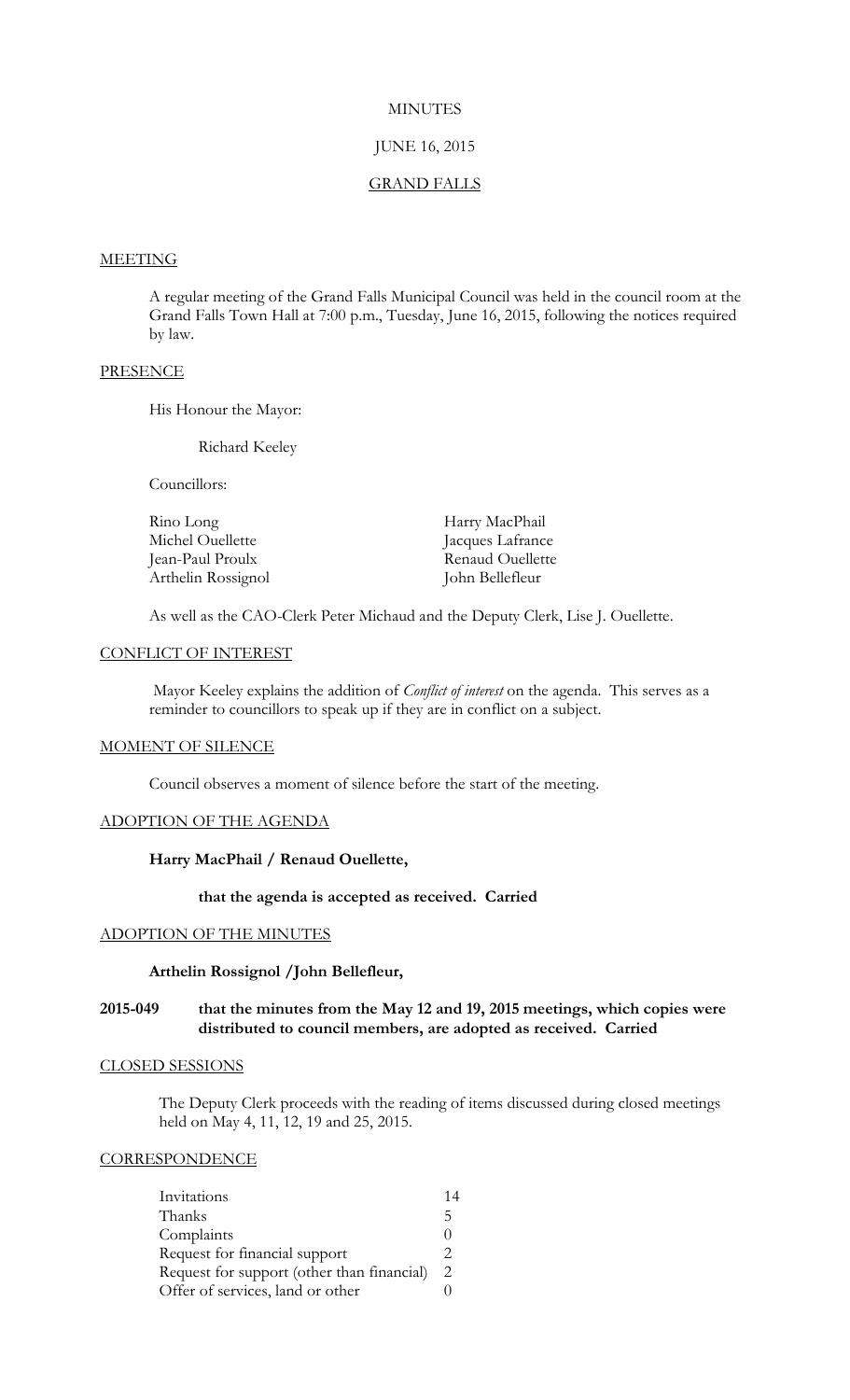| Misc. information (GNB, federal, other) |  |
|-----------------------------------------|--|
| Response to a municipal enquiry         |  |

# **Rino Long /Renaud Ouellette,**

# **2015-050 that the correspondence is accepted and distributed as requested. Carried**

#### DRINKING WATER

The potable water analyses for May 2015 were received showing « potable water » results.

#### **John Bellefleur /Arthelin Rossignol,**

#### **2015-051 that potable water tests be received and filed. Carried**

INTERVENTIONS BY THE PUBLIC – motions and new business

Mayor Keeley explains the proposed motions and New Business. No questions or comments are received from the public.

#### MOTIONS AND COMMITTEE REPORTS

#### TRUCK AND TRACTOR PULL

The event takes place this weekend. Thank you to the Town for it support and manpower.

## WATER

Two water breaks were repaired on Tobique Road.

# FESTIVAL

Everyone is invited to participate in the 55<sup>th</sup> Potato Festival. The Cuban night especially is a must see.

\*\* Councillor John Bellefleur leaves the meeting at 7:10 p.m.

#### POLICE

Police officers will be watching for drivers using their cellular phones.

Councillor Lafrance questions the courthouse closure. The closure will cause additional expenses to the Town. Councillor Lafrance asks that the Province reconsider.

## RECREATION, TOURISM AND CULTURE

The swimming pool opens on June  $22<sup>nd</sup>$ , the LaRochelle Center on June  $29<sup>th</sup>$  and the Frolic will start on June 24<sup>th</sup>.

The campground opened yesterday and the Malabeam Center received 1,513 visitors in May. The population is invited to visit the interpretation center.

CEPSC activities are mentioned.

The carnival rides will be open from June 18 to June 21.

## **STREETS**

A number of employees were delegated to the RTC Department to help with miscellaneous activities.

Street repairs have been completed and street line painting is almost done.

The new playground behind the old Marie-Immaculée school is open. Thanks to the Richelieu Club and to the employees who worked on the project.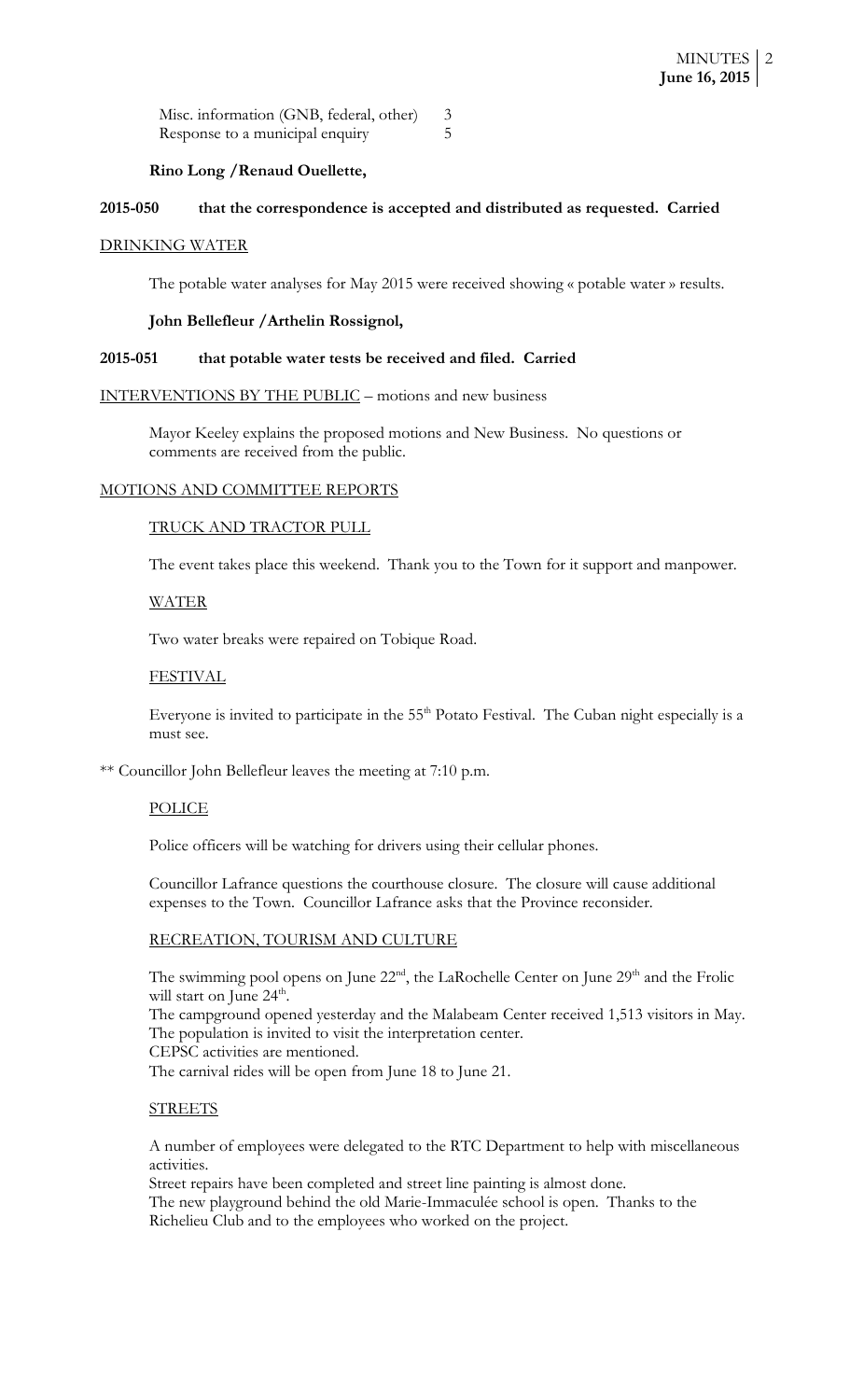# PLANNING

A total of 28 permits valued at \$461,000 were given out in May.

# ENVIRONMENT

The Town received a request to plant grass on the vacant lots on Main Street. The committee will review the request.

# GOLF

The golf course is in good shape and the employees are working hard to maintain it. A tournament was held during the weekend with two more planned for July.

## LIBRARY

The Librarian has relocated to Fredericton and will need to be replaced.

## 2015-2016 Board members

## **Harry MacPhail / Arthelin Rossignol,**

**2015-052 That the Grand Falls Town Council approves the following individuals as members of the Board of the Grand Falls Public Library for 2015-2016: Claudette Kavanaugh, Cécile Belliveau, Micheline Desjardins, Harry MacPhail, France Roussel, Line Simon-Parent, Béatrice Long, Nanette Chiasson and Rae-Anne Delahaye. Carried**

#### FIRE

Firefighters responded to eleven calls in May. Seven firefighters attended the annual congress in Quispamsis. Six firefighters followed miscellaneous trainings.

# CENTRAL BUSINESS DEVELOPMENT CORP.

The Town and employees are thanked for their help with the maintenance of the downtown core.

Two students have been hired for the summer. The spring beautification is almost completed.

Grand Falls Idol will take place again this year during the festival.

#### JEUX DE L'ACADIE

The region's application for the 2018 games has been submitted.

## COMMUNITY HEALTH

A rumor that the 24-hour emergency service in small hospitals will be closed is discussed. People must get involved to save our services.

## FINANCE AND ADMINISTRATION

General and Water / Sewer Funds budgets are in good shape as of May 31<sup>st</sup>.

Sale of land – reserved road

## **Rino Long / Jacques Lafrance,**

# **2015-053 That the Town of Grand Falls offer the land from the reserved road that crosses Dugal and Côté streets to adjacent residents for \$1.50 a square foot. Carried**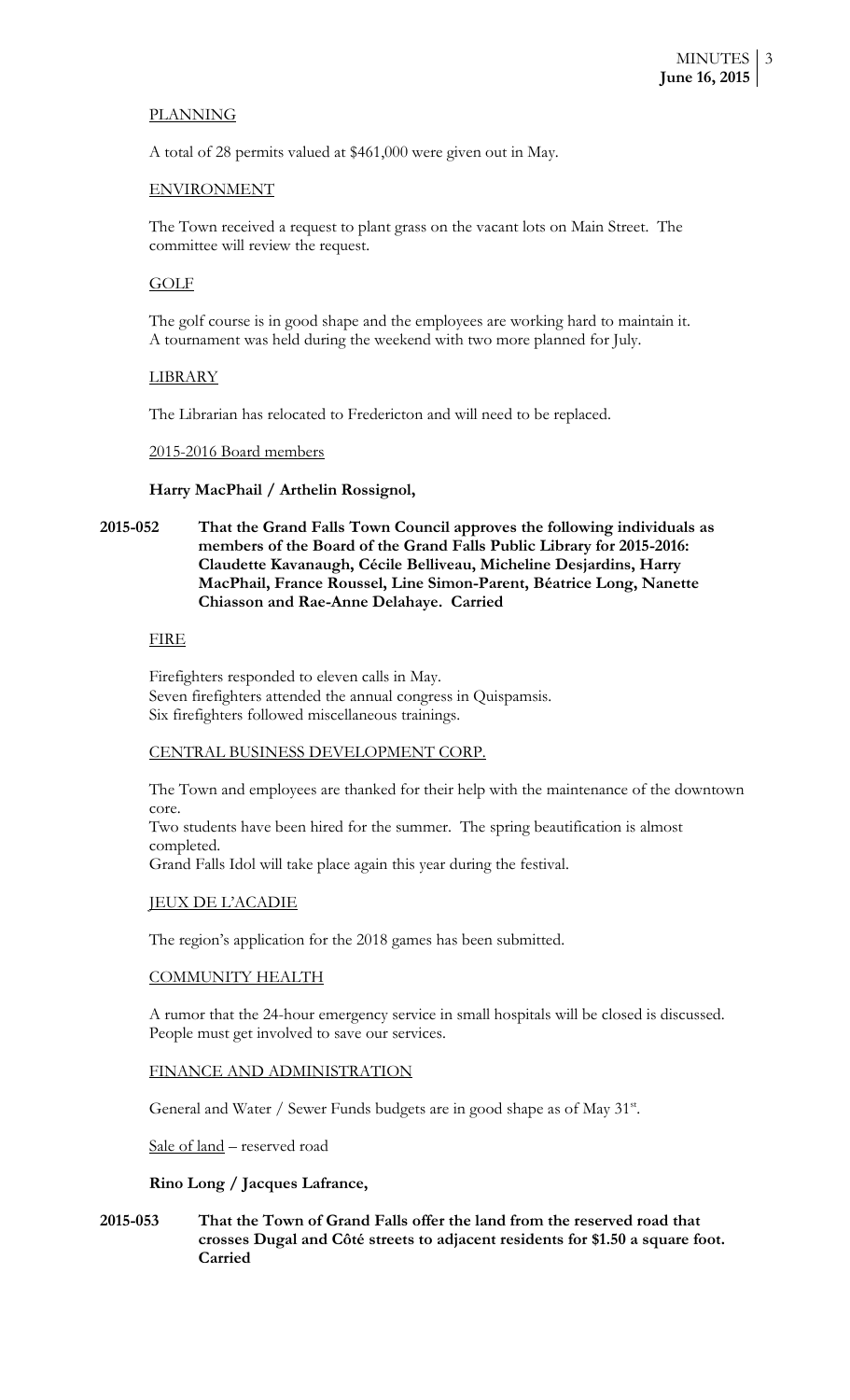#### Financing request

## **Rino Long /Arthelin Rossignol,**

**2015-054 It is resolved that the Clerk, Treasurer or Mayor be authorized to issue and sell to the New Brunswick Municipal Finance Corporation a Municipality of Grand Falls debenture in the principal amount of \$140,000 on such terms and conditions as are recommended by the New Brunswick Municipal Finance Corporation, and be it resolved that the Municipality of Grand Falls agrees to issue post-dated cheques payable to the New Brunswick Municipal Finance Corporation as and when they are requested in payment of principal and interest charges on the above debenture. Carried**

#### UNFINISHED BUSINESS

#### FUTURE STREET CLOSURE

The Deputy Clerk proceeds with the third reading by title of By-law 1707 to close the future street situated between Dugal and Côté streets.

#### **Arthelin Rossignol / Renaud Ouellette,**

# **2015-055 That the Town Council adopts the third reading of By-law 1707 A by-law to stop up and close a future street as read. Carried**

#### MUNICIPAL PLAN AND ZONING BY-LAW

No objection was received either for the amendments to the Municipal Plan or for those to the Zoning By-law.

The Deputy Clerk reads the first reading in full and by title of amendment 2015-01 to By-law 93.

Rino Long / Renaud Ouellette, that the Town Council adopts the first reading of Amendment 2015-01 to By-law 93 *A By-law amending the Municipal Plan of the Town of Grand Falls*. Carried

The Deputy Clerk proceeds with the second reading, by title, of amendment 2015-01.

Renaud Ouellette / Arthelin Rossignol, that the Town Council adopts the second reading of Amendment 2015-01 to By-law 93 *A By-law amending the Municipal Plan of the Town of Grand Falls*. Carried

The Deputy Clerk reads the first reading in full and by title of amendment 2015-01 to By-law 1900.

Rino Long / Harry MacPhail, that the Town Council adopts the first reading of Amendment 2015-01 to By-law 1900 *A by-law amending the Zoning By-law of the Town of Grand Falls*. Carried

The Deputy Clerk proceeds with the second reading, by title, of amendment 2015-01.

Arthelin Rossignol / Renaud Ouellette, that Town Council adopts the second reading of Amendment 2015-01 to By-law 1900 *A by-law amending the Zoning By-law of the Town of Grand Falls*. Carried

#### NEW BUSINESS

PROCEDURAL BY-LAW - amendment

The Deputy Clerk reads the first reading in full and by title of Amendment 2015-01 to Bylaw 2.